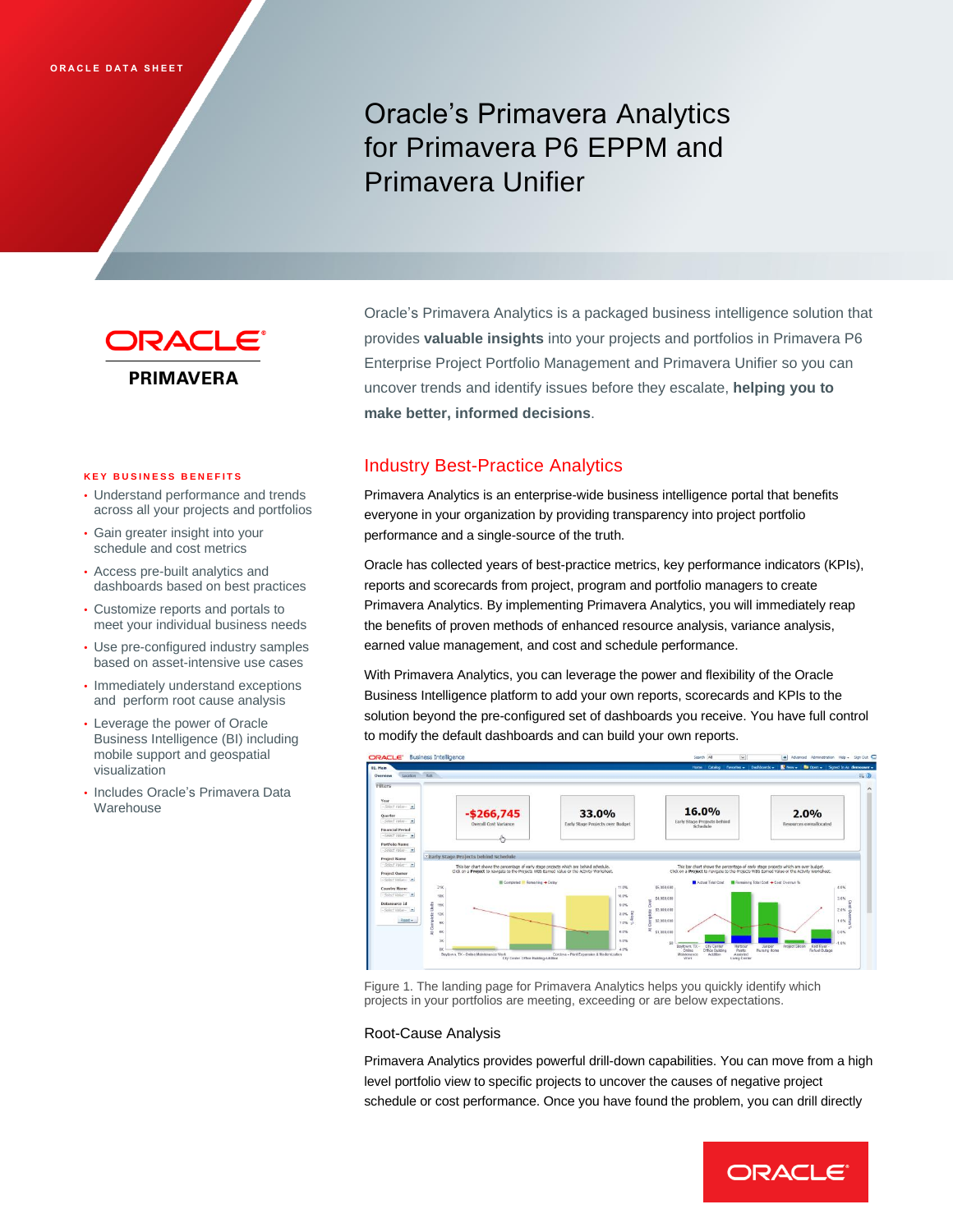#### **K E Y F E A T U R E S**

- Publish project, portfolio and program performance on your enterprise portal
- Personalize your dashboards for all organizational roles from team members to project managers to executives
- Analyze early-warning indicators for project and portfolio problem areas
- Manage resource efficiencies across your entire enterprise
- Understand your cost sheet, cash flow, and business process data across all projects and portfolios
- Analyze project performance trends overtime to help predict future results
- Easily download any report to any format to use in your project status or portfolio review meetings
- Manage off-line maintenance projects using daily burn downs and performance metrics
- Track routine/on-line maintenance projects using KPIs based on INPO AP-928 standards

into Primavera P6 EPPM or Primavera Unifier from the Primavera Analytics dashboard to take corrective action.

## Manage By Exception

You will quickly identify which projects are performing well and exceeding expectations, as well as those negatively affecting your portfolios, your budgets, your cash flow, and your staffing issues. By focusing on the problem areas, you can direct proper management attention to projects which do not align to strategic objectives, are overbudget or under-performing.



Figure 2. Burn down charts with drill-down features provide valuable insight into project progress.

## Solution Benefits

#### **Transparency**

Primavera Analytics will give your entire organization a single BI solution where published project performance indicators, trends, statistics, graphs and geospatial maps are available through a self-service portal. With the flexibility of the Oracle BI engine, you can combine your project data from your instances of Primavera Unifier and Primavera P6 EPPM with information from your ERP systems, financial data, or customer data to create a single view of the truth across the enterprise. This provides an increased level of transparency and visibility into your business processes and project performance that are required to maximize efficiencies and return on investment.





Figure 3. Geospatial maps allow project, cost, business process, resource and activity metrics to be visualized by geographic location with full drilldown capabilities.